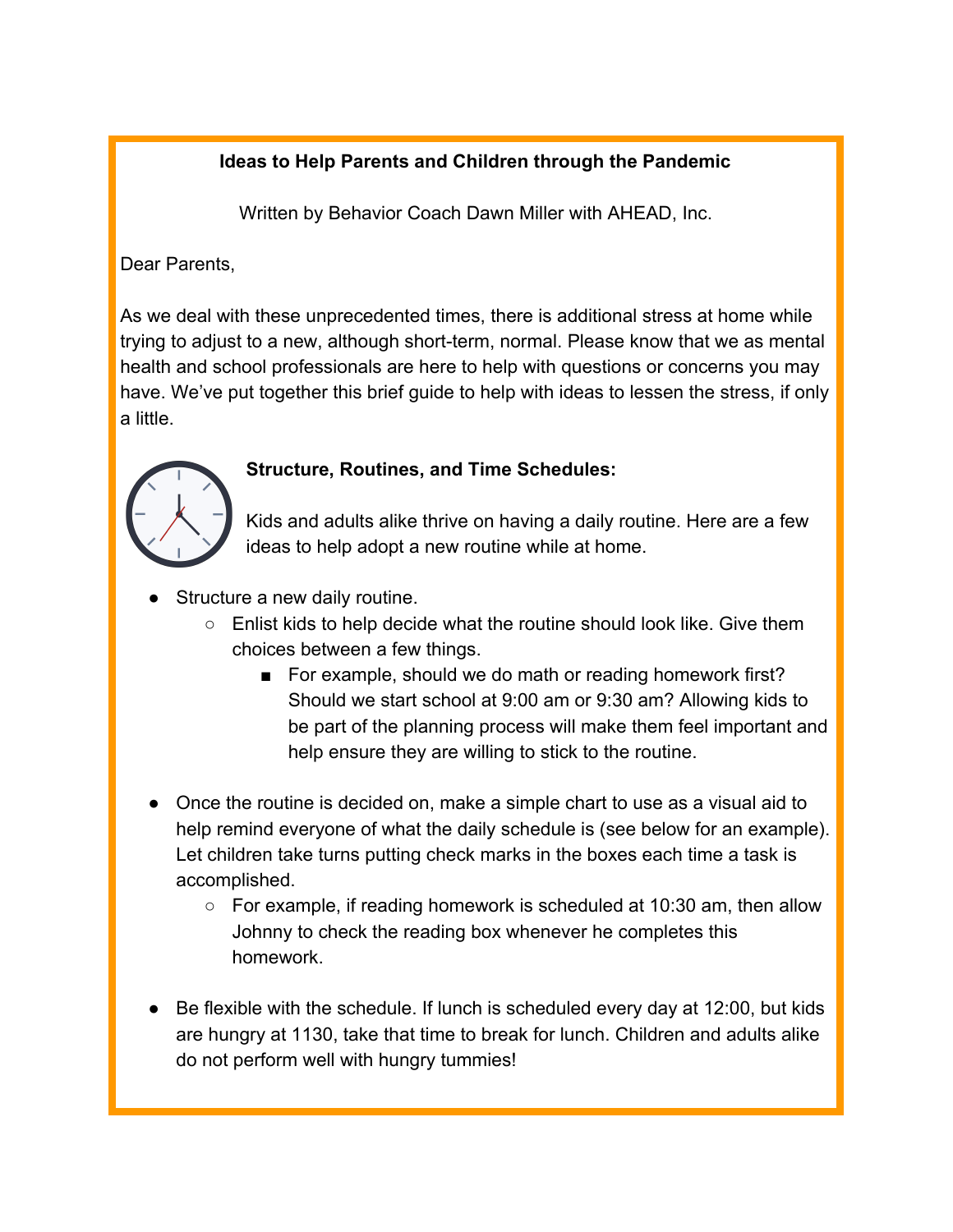

## **Find Time for Fun:**

Being quarantined in the house is stressful for everyone, especially busy, energetic children. Sometimes it's difficult to find enough things to keep everyone busy and entertained. Be creative and allow kids to give ideas of what they would like to do. Here are a few examples of simple activities to keep kids busy:

- Create a treasure hunt for kids. This can be done inside or outside. Make a list of objects everyone is looking for...blue pencils, q-tips, green erasers, paper clips. Give each child a list of their own and a pencil or crayon to check off when they have found each object. Have older children help younger children in the hunt.
- Play some fun music and dance around the room. Nothing creates more smiles than some good music and movement to get the adrenaline flowing. Parents, join in on the fun. Kids love to see their parents dance and be silly right along with them. Dancing is great exercise and makes people smile. Be silly and have fun with it.
- Take your lunch or dinner outdoors. Drop a blanket on the ground and have an old-fashioned picnic. Have a conversation about anything. Talk about the trees or watch the mighty ants crawl away with a crumb of food. Talk about how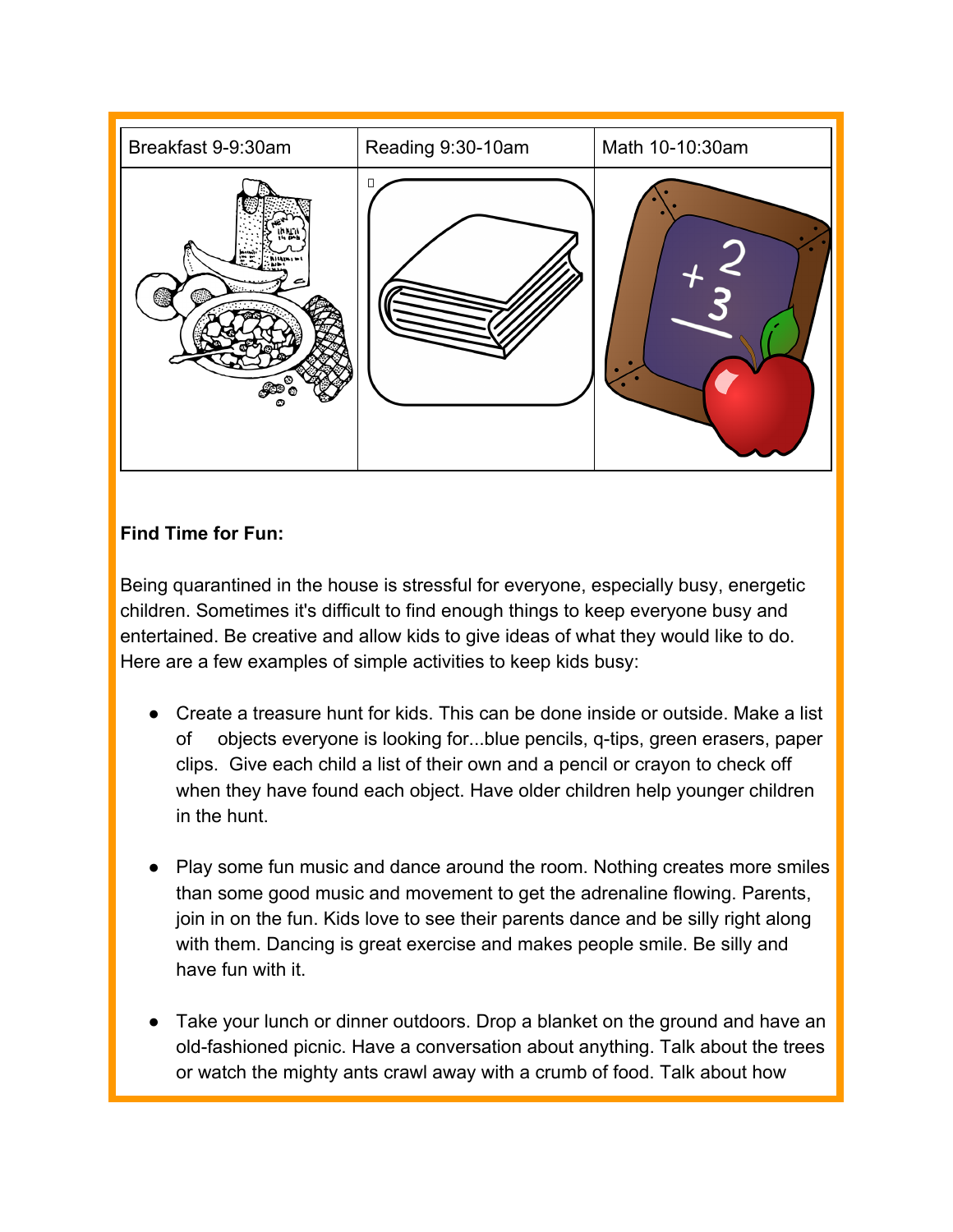determined those tiny ants are! Talk about cloud shapes or different shades of the blue sky. Kids love to have attention from their parents and parents help create wonderful memories for the entire family.

- Read a fun chapter book together. Schedule it into your daily routine. Find a book that your kids are interested in. If you don't have a physical book, borrow it online from the library. Read one chapter each day and discuss daily what happened in the previous day's chapter to keep the story flowing.
- Cook together. Kids can be very helpful in the kitchen and can learn about nutrition at the same time. Allow them to gather plates, cups, silverware. Ask them to get out the ketchup or butter. Let them put together their own plate, with a little direction for portion sizes. Kids love to be involved.
- Give kids simple chores to do on a daily basis.
	- For example, make their beds, pick up their dirty clothes, feed the pets, pick up their toys. Praise them for helping and being a part of the effort to help keep the house tidy.
- Look online for simple science experiments that use common household items. Kids love hands-on activities. Online resources are wonderful for finding science experiments or to use as a math teaching aid. Keeping kids busy with hands-on learning may keep kids from telling you how bored they are!

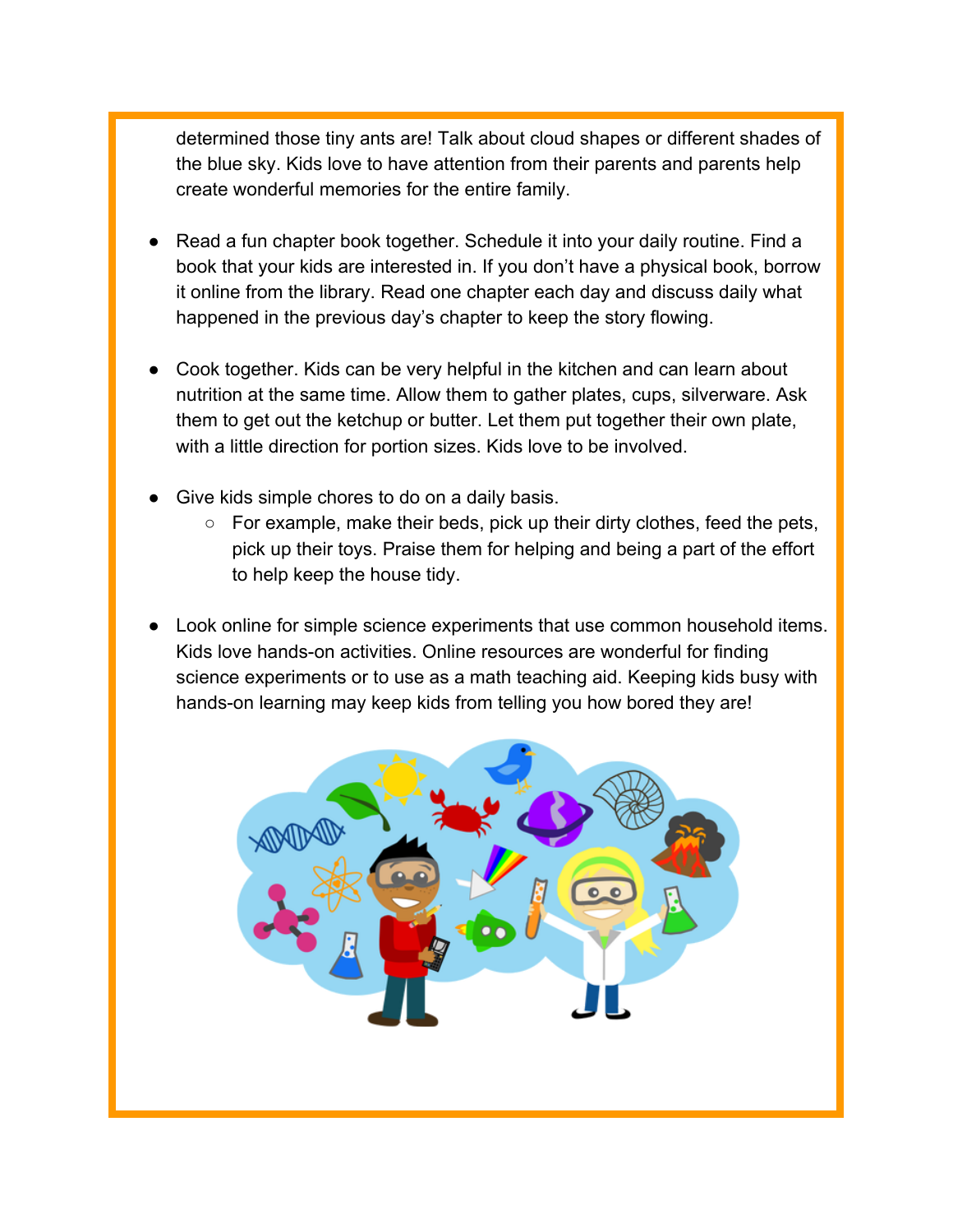## **Discipline:**

Discipline is inevitably a part of parenting. Discipline should be well thought out before a problem starts and should be discussed with kids so that they are aware of the expectations and the consequences for not following the rules.

> ● For example, maybe the consequence for hitting little sister is five minutes in time-out. Make sure Johnny is aware of the rule and what will happen if he breaks the rule. Giving a warning is appropriate for things that won't harm others.

**Yelling and screaming are not helpful tools for discipline.** Children take their cue from parents. Children model their parents' actions, words, and attitudes. The atmosphere in which children live is what they adapt their behavior to.

- For example, if Johnny hits his sister, first take a deep breath before speaking. Then, remove Johnny from the situation and calmly explain what he did wrong and put him in time out for five minutes, if that is the assigned consequence for that behavior.
- Yelling at kids just adds additional chaos and anger to a situation. Taking deep breaths and counting before you react allows you to calm down enough to speak in a reasonable tone. Make your home's environment happy, calm and relaxed. This will help train kids to be happy, calm and relaxed.



### **Self Care:**

Self care is one of the most important things you can do to create a happy environment in your home. If you do not take care of your physical and emotional health, you cannot properly care for your family.

● Take at least 15 minutes each day to take a time out for yourself. Do what makes you happy and feel relaxed.

○ Examples of this are soaking in a bubble bath, taking a long shower, reading a book you've been

wanting to read, listening to your favorite music. Do whatever you enjoy and that helps you feel relaxed. That mental break will go a long way in helping you feel like you can conquer the day ahead. It's ok to let the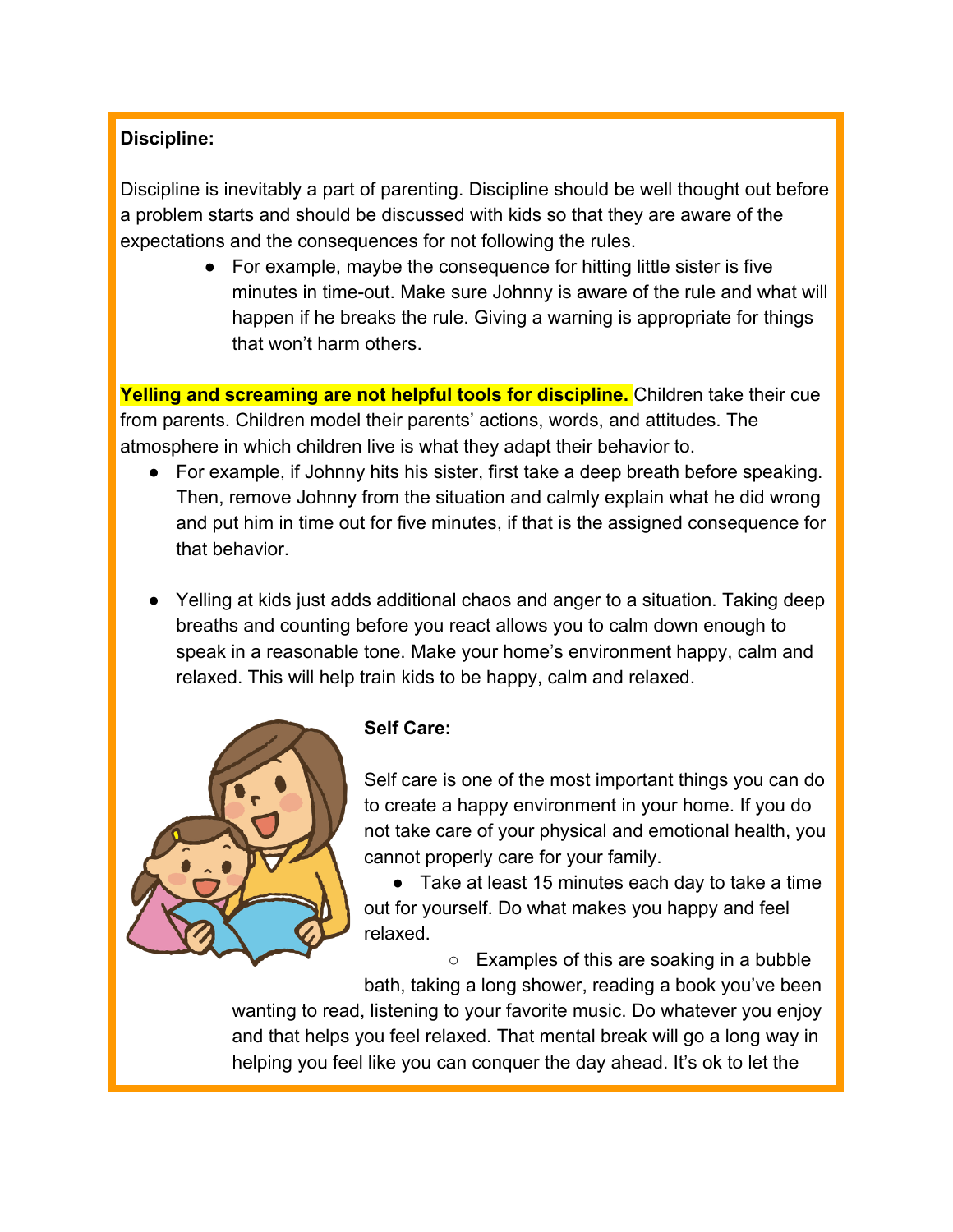television babysit the kids for a few minutes so that you can regroup and take care of yourself.

#### **Screen Time:**

In this day and age, screens are very much a part of our lives. We hear a lot about limiting screen time and of course, that's good advice. However, screens can be incorporated in the daily routine as either a teaching tool, reward for good behavior, or for family funtime.

- Download a game that parents and kids can play together. Quiz games are wonderful for this.
- Use apps that will read stories to kids or show educational videos. One of the best free learning apps is Khan Academy for Kids, but there are hundreds more. Ask friends for app recommendations!



• Many places such as zoos and museums are offering all kinds of free videos that kids can interact with. Take advantage of these free services while they last.

## **Relationship Building:**

As parents, the most important gift we can give our children is the gift of having a positive, strong relationship with us. Parents are the most important people in a child's life. We teach them many things every day just because they watch and listen to everything we do and say.

- Building that relationship takes respectful communication. Talk with your children. Allow them to say what they are thinking or feeling. Allow them to vent or express frustration or fear.
	- It's important that children learn to communicate their feelings and thoughts in order to establish strong relationships in life. When they tell you how they feel, discuss it. Ask questions. Let them know that you hear them and what they say is important.
	- $\circ$  Young children who develop a strong relationship with their parents, are more likely to become teenagers who have a strong relationship with